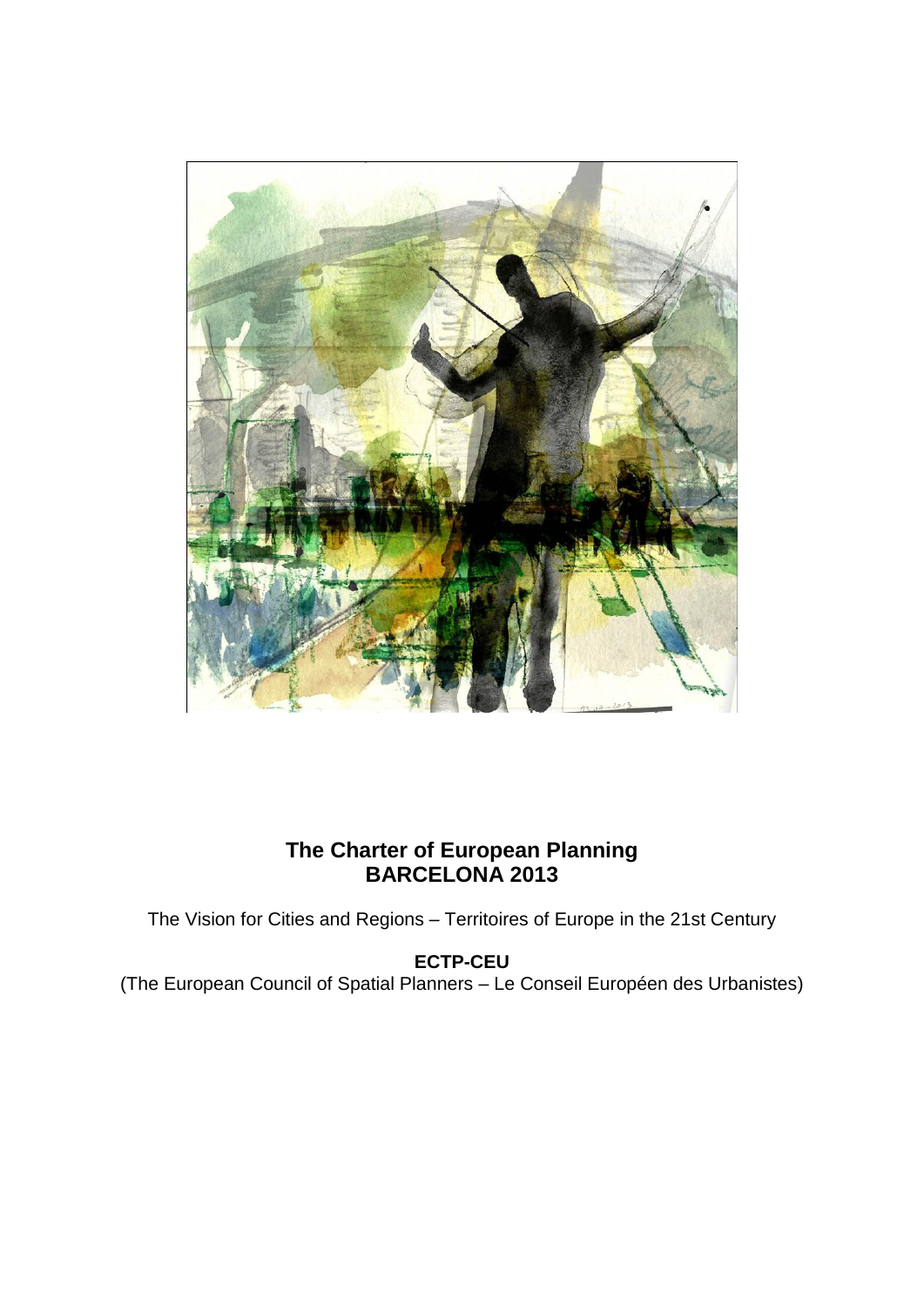

## **THE CALL TO ACTION**

- 1. Europe needs cities and regions (territoires) to be economically strong and good to live in. However the scale and pace of change is putting unacceptable pressures on our land, air and water resources. The future development of Europe therefore must be:
	- Driven by values based on equity and justice;
	- Inclusive of all its citizens, taking account of their local needs and aspirations;
	- Sustainable in its impacts on its natural and human ecosystems; and
	- Integrated across borders and between sectorial interests.
- 2. There is however a real danger that these challenges will not be met if public policy is short term and fragmented. If Europe is to have a sustainable economy and just and fair societies we need effective planning. This Charter of European Planning therefore sets out the core *Vision* for the planning of Europe and the *Commitments* made by all planners to delivering this Vision.
- 3. The *Vision* for the future of European cities and regions (territoires) is based on a network of cities and regions (territoires) which will:
	- contribute to the well-being and quality of life of all;
	- be increasingly competitive through complementary action and co-operation;
	- retain the cultural richness and diversity, inherited from long histories;
	- become more closely connected socially and culturally; and
	- integrate development with natural ecosystems, preserving biodiversity, and tackling climate change.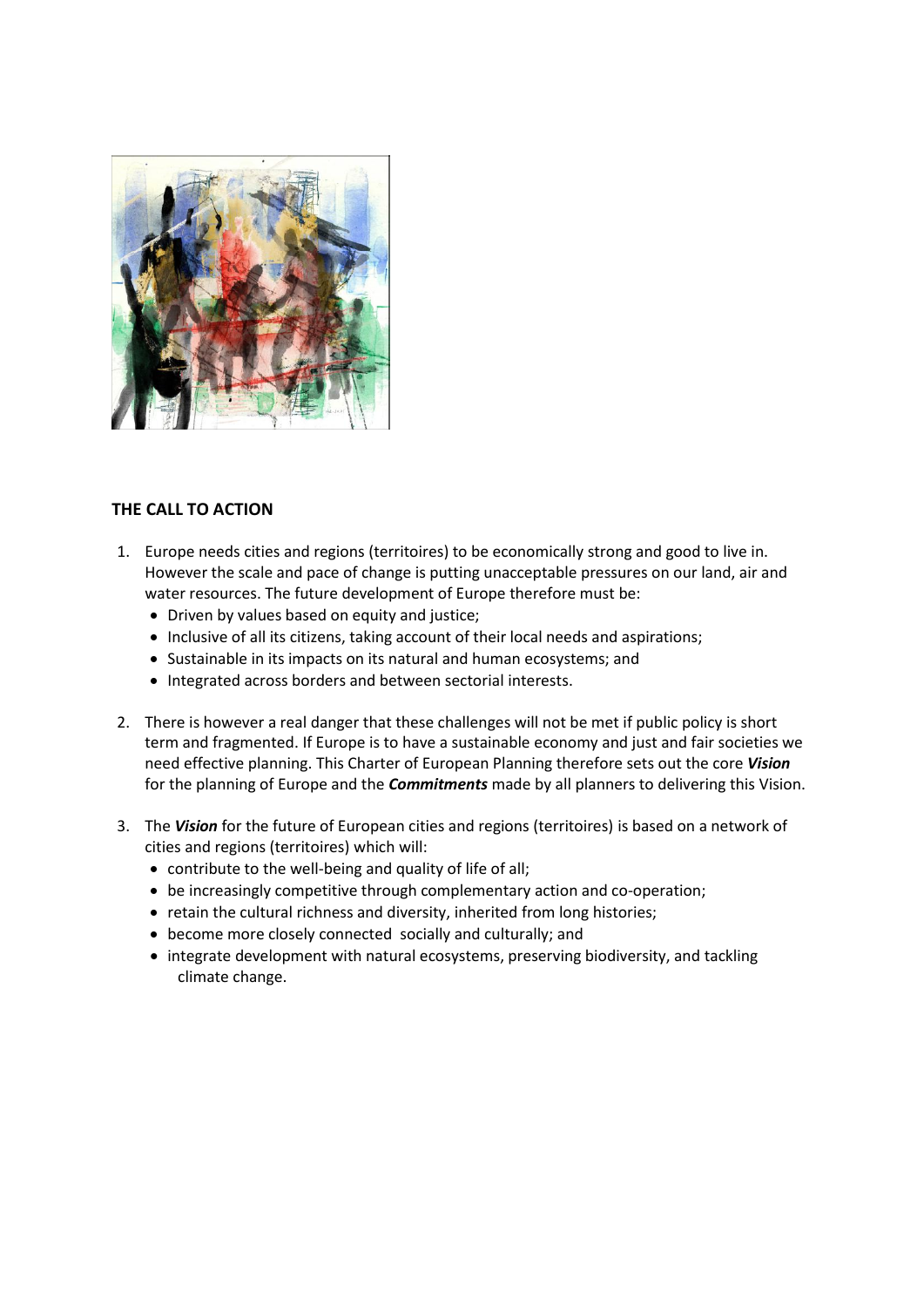- 4. Planners are distinguished by their primary *Commitment* to the benefit of the public and the longer-term interests of society. The diversity of Europe is reflected in this Charter which does not advocate a single particular system. The Charter emphasises the potential values of planning as a tool for creative endeavour in whatever administrative framework it operates.
- 5. Spatial Planners are amongst the guardians of the future of Europe. To fulfil this role it is essential that planners seek to be leaders of change in society, which moves towards a more sustainable and secure future for Europe. They therefore have the a threefold agenda to support Europe in meeting the challenges it faces:
	- Advocacy on the actions to secure the future of Europe's communities;
	- Alliances with those with common purpose in planning the future of Europe; and
	- Action through the work of its members in delivering the *Vision* for local communities, cities, regions (territoires) and Europe as a whole.
- 6. This *Charter of European Planning* is a Call for Action at all levels of civil society including government, business, educationalists, NGOs, community interest groups and especially individual citizens. Effective Spatial Planning is essential to the future of Europe which has balanced economic development, increased social justice and vital ecosystems. Spatial Planning considerations must be embedded in policies at all levels of government.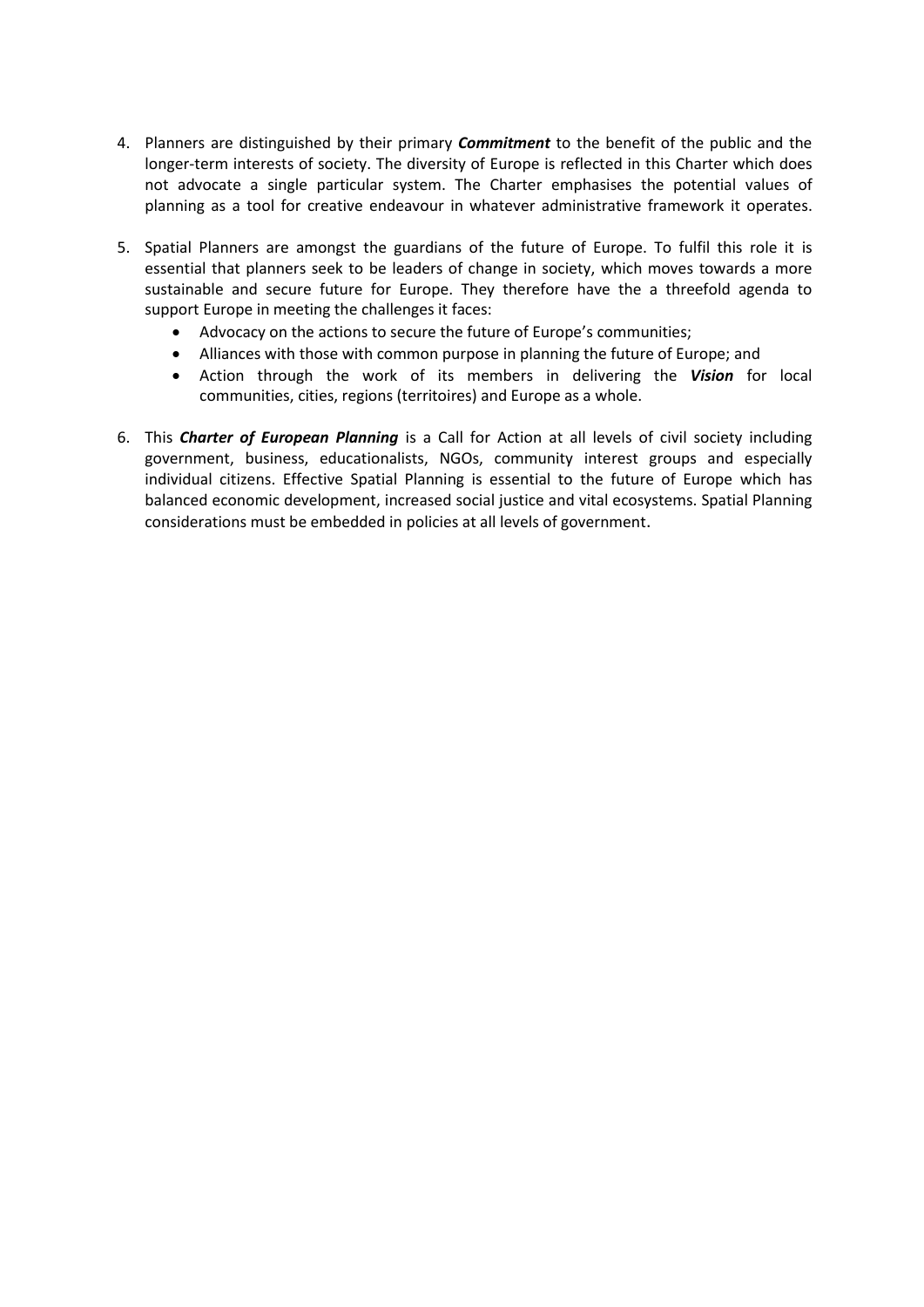

### **ROLE OF PLANNING**

### **ECONOMIC WELL-BEING**

- 1. Economic well-being is influenced by two main forces: globalisation and local or regional specialisation. This means that our cities and regions are both responsive and vulnerable to changing local and external conditions that arise from the volatility of the global economy. Our vision is of a Europe that promotes strong and sustainable economic competitiveness.
- 2. Therefore balance is needed between the local and external factors that are currently causing these changes. The creation of pleasant, healthy and safe living and working environments will add considerably to their attractiveness for future economic activities. Significant competitive advantage is achieved by plans which capitalise on the cultural and natural qualities of cities, and promote their uniqueness and diversity, which helps to counter the homogenising impact of global corporate activities.
- 3. Commuting distances and housing market areas are becoming more extensive. The scope of the markets that cities serve is becoming larger and now 60% of Europe's population live in metropolitan areas. Europe's mega-regions are becoming its economic powerhouses. Cities can therefore no longer be planned in isolation. Cities and Regions (Territoires) must therefore cooperate in order to maintain and increase their competitive advantages, dependent on local circumstance. This can for example, take the form of:
	- an association of similarly specialised cities, which reach the visibility, the size and productivity needed to be globally competitive through functional and organisational cooperation;
	- a linking of cities with different specialisations in order to supply each other, with specialisation guiding the allocation of public projects among those cities;
	- a network of cities connected to each other in a flexible system of exchange of goods and services, or sharing common economic and/or cultural interests, which strengthens their profile and thus their competitive advantage; or
	- complementary action to promote an integrated approach to the future of Europe's rural communities.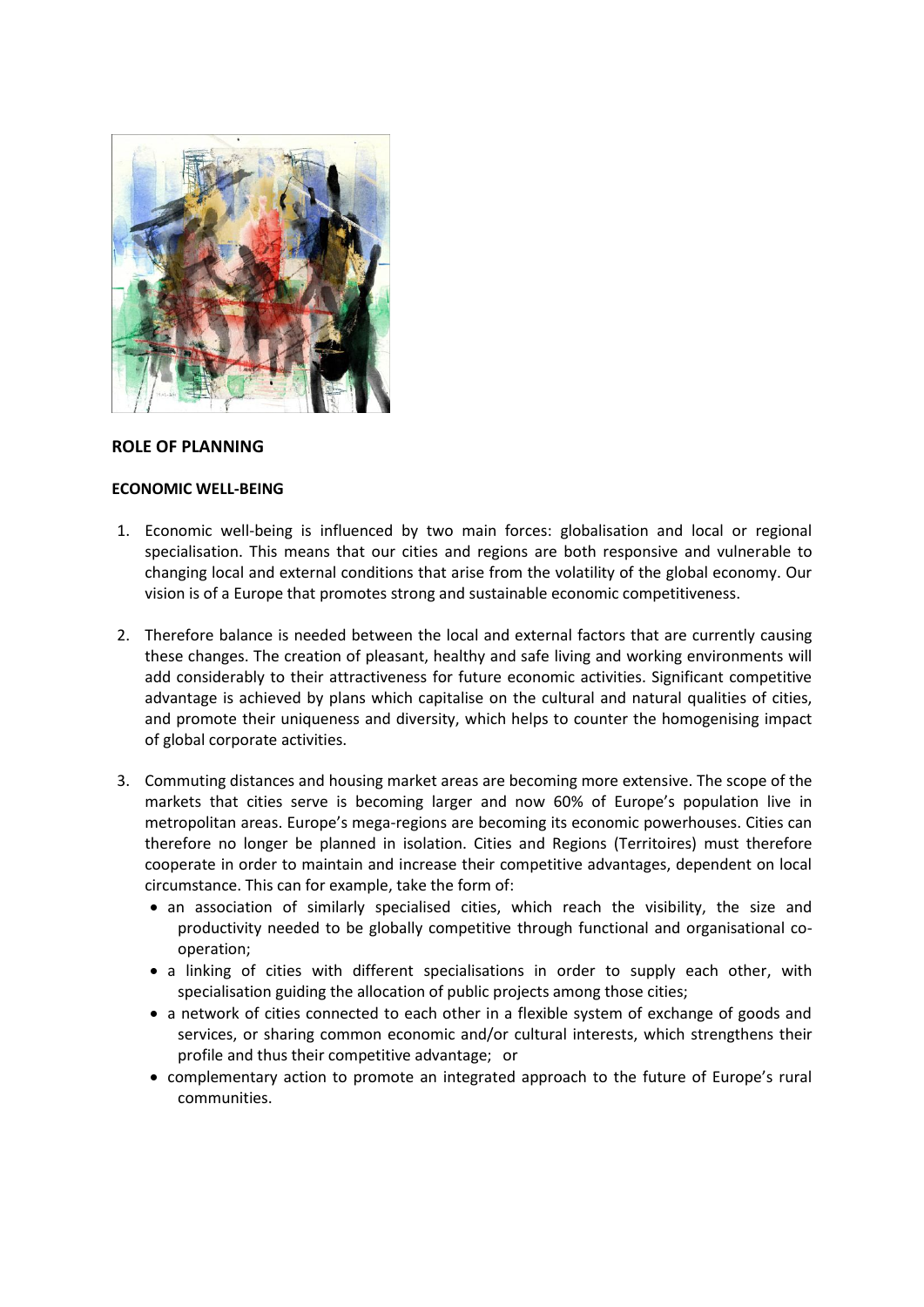### **QUALITY OF LIFE**

- 4. Planning has the potential to sustain the quality of life in European cities and regions (territoires) whether in the greater metropolitan regions (e.g. London and Paris) or the remoter rural and island communities (e.g. in Norway and Malta). It mitigates and adapts to the threats of rapid urbanisation, the growing social inequalities and the loss of our vital ecosystems, especially from climate change. It offsets the challenges compounded by globalisation, that of increased cultural homogenisation and of an ageing European population.
- 5. This Charter for European Planning promotes a vision of Europe based on *Integrated and Connected Cities and regions (territoires)*, which:
	- provide efficient and effective connections between individual urban activities, infrastructure networks, and information and communication technologies;
	- retain their distinctiveness and reduce the tendency for them to become homogenised and their urban form fragmented, by respecting cultural and social diversity;
	- locate human activities within the urban core and reverse the tendency to sprawl into the hinterland, consuming rural and natural areas;
	- create new transportation and infrastructure that do not encourage dispersed patterns of activities, militate against sustainable modes of transport, and create greater choice in the mode of transport; and
	- provide more housing, in addition to educational, commercial, cultural and recreational facilities and services that are affordable for citizens and complemented by a strong sense of community identity, ownership and security.
- 6. Central to this is the need for greater Community Involvement & Empowerment. Systems of urban governance must not be limited by the views and votes of permanent or more affluent residents or by powerful business interests. The needs of marginalised and excluded groups must be recognised. New systems of representation and participation are needed to create the 'urban alliance' needed to reinvent the existing towns and cities by:
	- providing new forms of access to information;
	- promoting the greater involvement of 'active citizens' networks; and
	- supporting local democracy and empowering communities.

### **ENVIRONMENTAL QUALITY**

7. Environmental quality is critical in guaranteeing social and cultural cohesion, and it contributes to economic competitiveness maintaining ecosystems is also a prerequisite for our survival. Biodiversity must be protected and safeguarded. An integrated approach to landscape (including natural and cultural heritage resources) in planning policies is essential to ensure its cultural, environmental, social and economic value. Active public involvement in the development of landscapes, participatory democracy is a key factor in ensuring that landscape development policies have public support.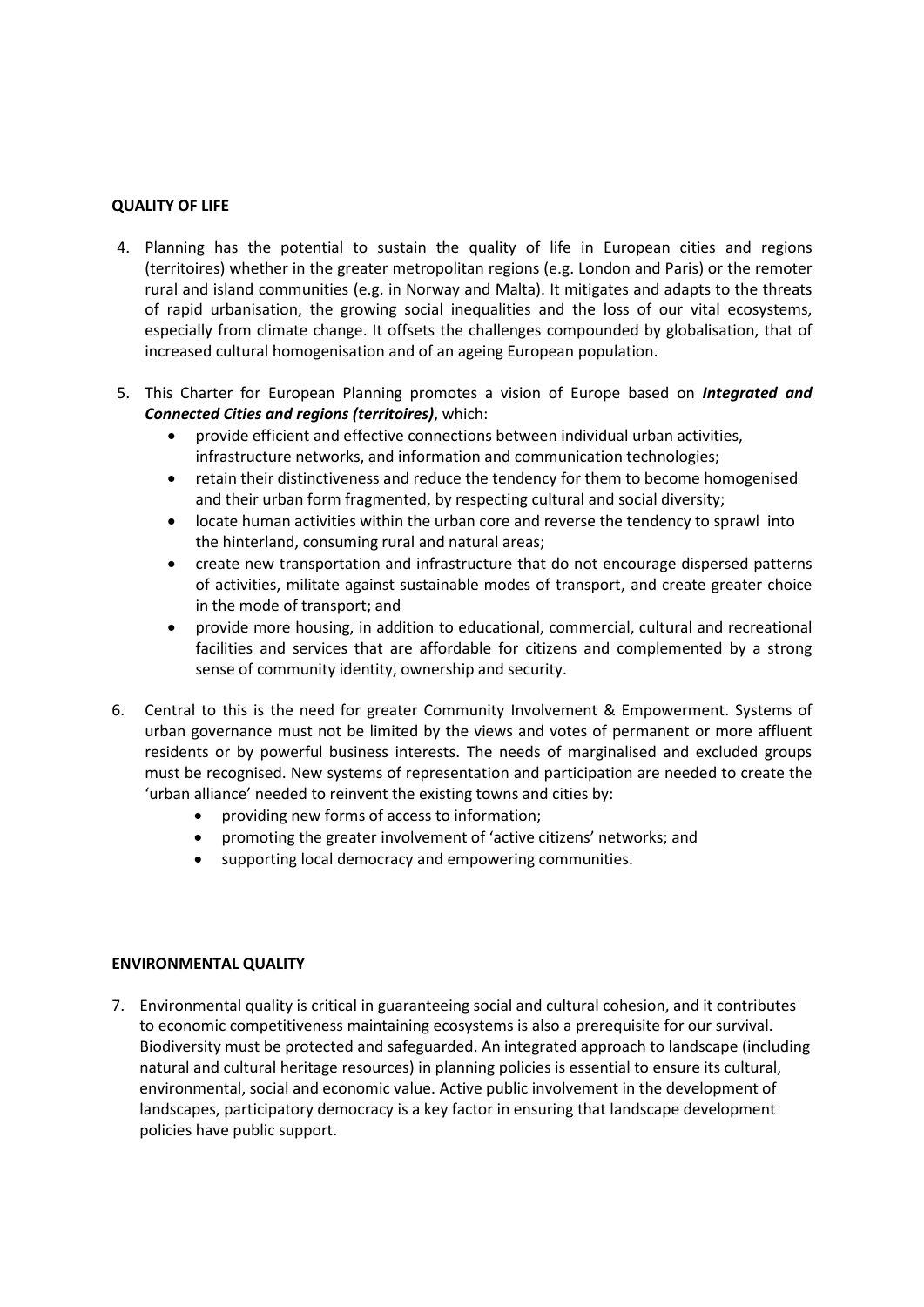- 8. Sustainable development requires the maintenance, enhancement and creation of natural resources that are within our towns and cities or that provide services for them. This involves:
	- the wise use of resources, especially minimising the consumption of non-renewable natural resources of land, air and water, and uses related to real needs and not simply to consumer demand;
	- greater protection of cities from pollution and degradation and the risk of natural catastrophic disasters, so that they can maintain their environmental quality;
	- unprecedented levels of efficiency in energy production and use, with an increasing use of renewable energy sources being a priority; and
	- a self-sufficient approach in the treatment and re-use of waste products, eliminating the export of waste to other communities at home or abroad.
- 9. Ecosystem thinking must be developed through the theory and practice of planning, with research and planning education that recognise the economic value of natural resources, biodiversity, energies, water, waste management, and limit and mitigate the effects of climate change, which are already evident.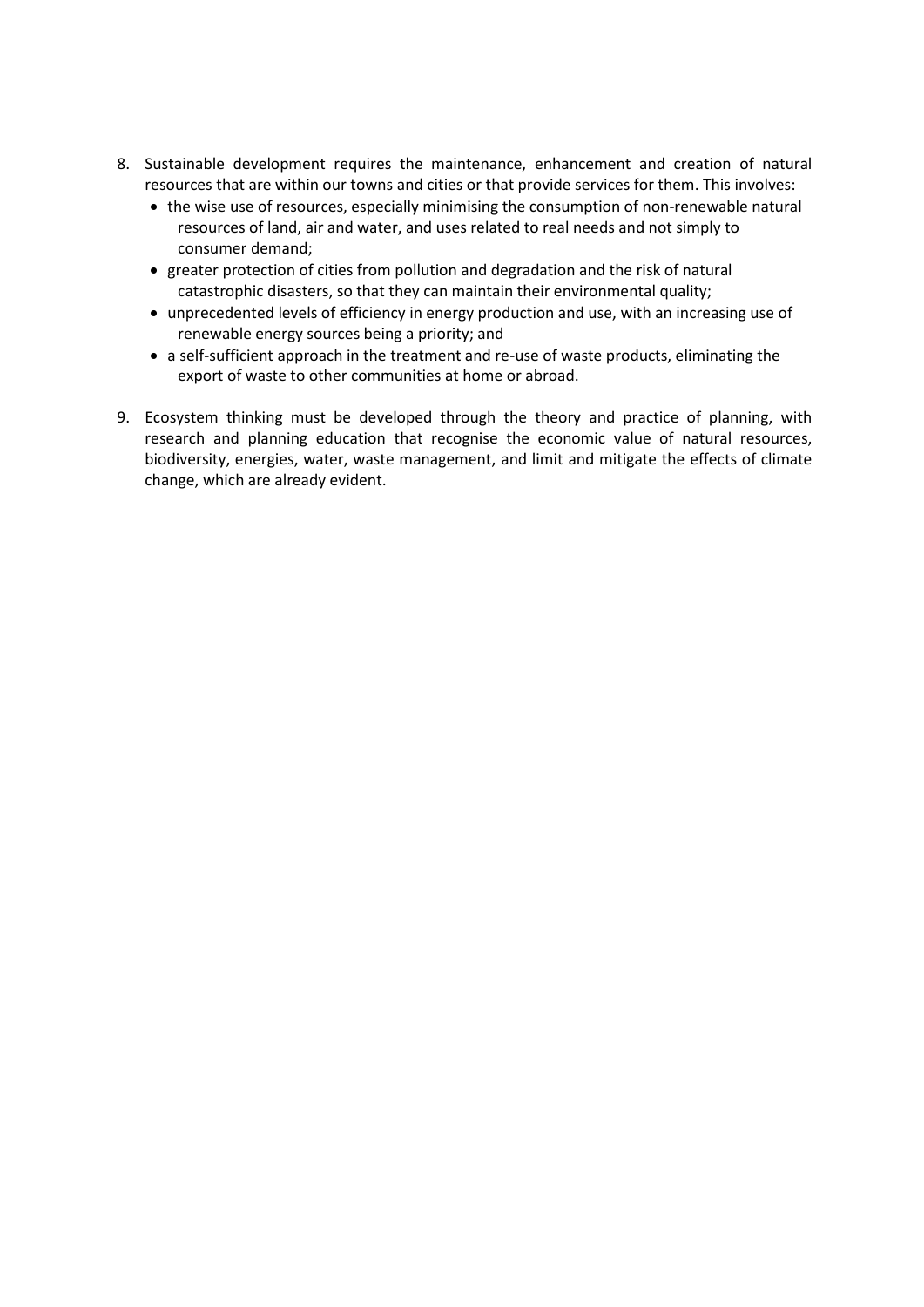

## **THE COMMITMENT OF PLANNERS**

The Planners of Europe make the following commitments to delivering the Principles, set out in this Charter, whatever their role. In all these undertakings they are committed to abide by the *Code of Professional Conduct for European Planners*.

### **The Planner is committed to leading change** by**:**

- Refreshing the spirit of the European Spatial Development Perspective to create a shared spatial Vision for the sustainable development of the European continent and the interpretation of European directives, policies and programmes;
- Preparing up-to-date strategic planning frameworks and local plans for all communities in Europe, in order to combat the effects of rapid urbanisation, climate change, poverty and growing inequality; and
- Promoting European programmes for Urban and Rural Regeneration and greater Self-Sufficiency in all communities that will give new prosperity and economic growth and help ensure water, energy and food security.

### **The Planner is committed to informed decision-making** through:

- Analysis, regular monitoring and update of existing conditions, trends and scenarios in relation to the longer-term needs, the management of demands and the wider geographic context;
- Providing access to available data and share the results of experience and research through wide engagement and constructive criticism which enables the synthesis of formal and informal information, including community and cultural based sources of knowledge; and
- Contributing to training and education, supporting and evaluating the development of the planning profession throughout Europe.